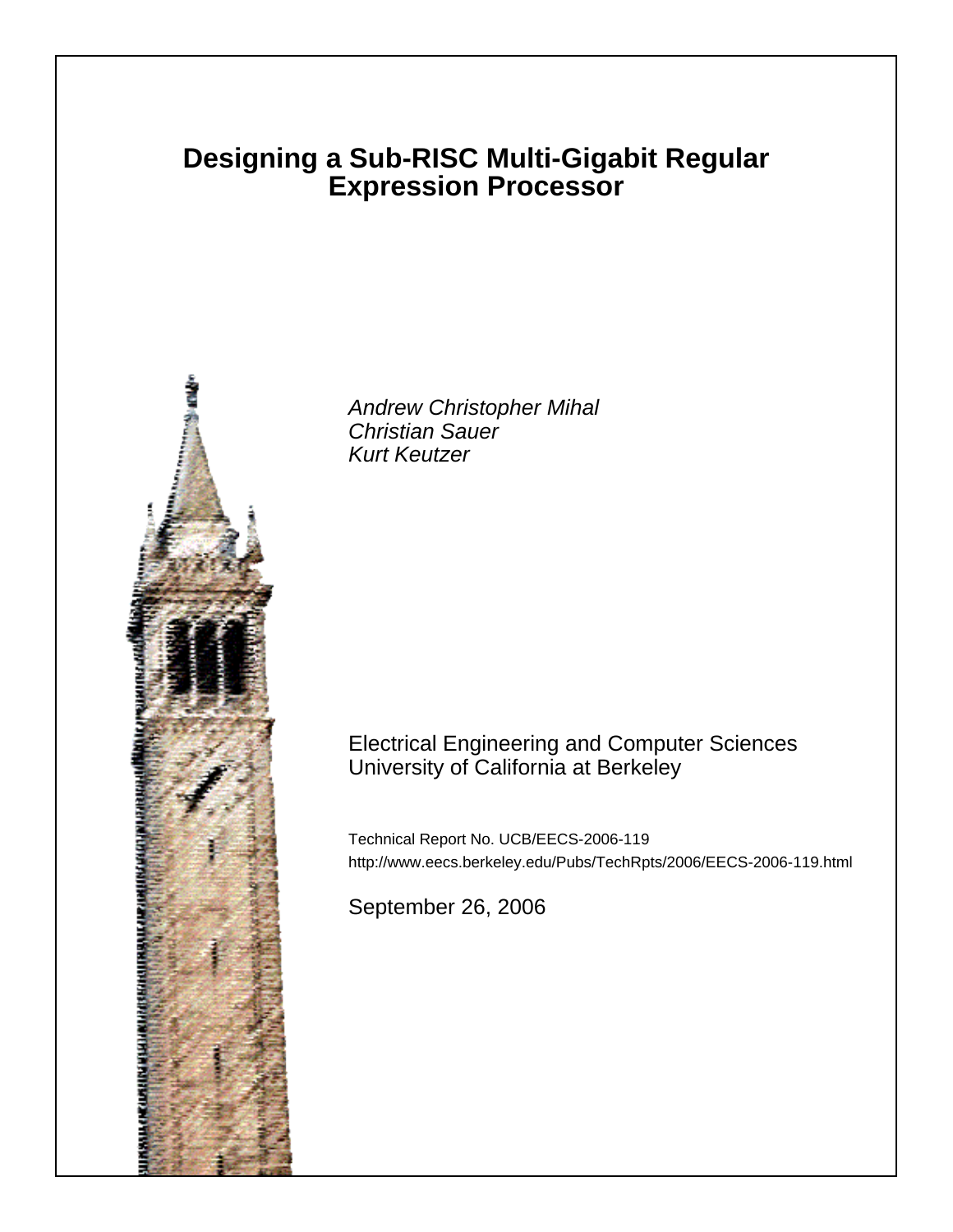Copyright © 2006, by the author(s). All rights reserved.

Permission to make digital or hard copies of all or part of this work for personal or classroom use is granted without fee provided that copies are not made or distributed for profit or commercial advantage and that copies bear this notice and the full citation on the first page. To copy otherwise, to republish, to post on servers or to redistribute to lists, requires prior specific permission.

# Acknowledgement

This work is funded, in part, by the Microelectronics Advanced Research Consortium (MARCO) and Infineon Technologies, and is part of the efforts of the Gigascale Systems Research Center (GSRC).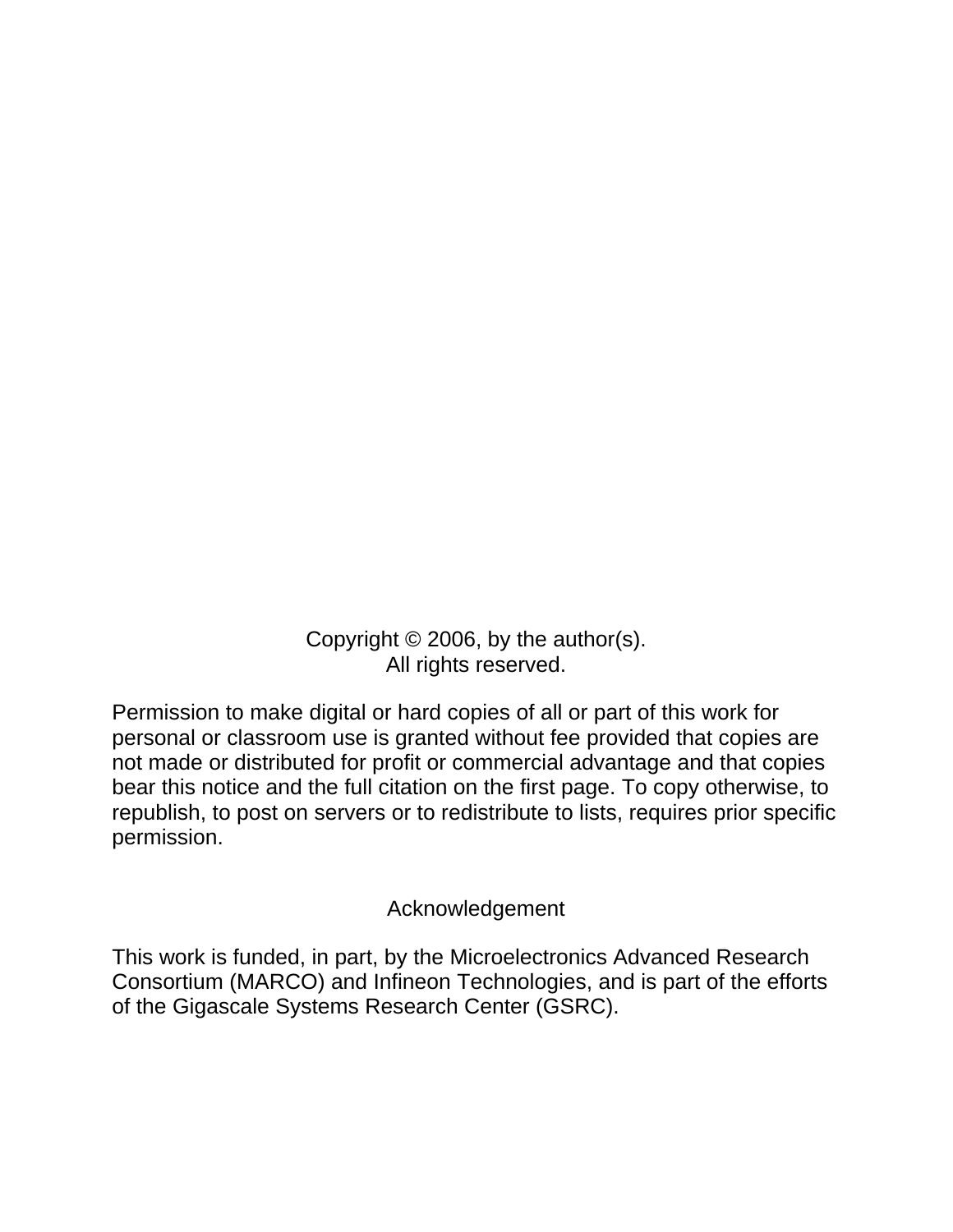# **Designing a Sub-RISC Multi-Gigabit Regular Expression Processor**

Andrew Mihal University of California at **Berkeley** mihal@eecs.berkeley.edu

Christian Sauer Infineon Technologies, Munich, Germany Christian.Sauer@infineon.com

Kurt Keutzer University of California at Berkeley keutzer@eecs.berkeley.edu

## **ABSTRACT**

Increasingly, embedded system designers must exploit applicationspecific concurrency in order to obtain high performance. Often an application will exhibit several different styles and granularities of concurrency. An average embedded RISC processor is a poor platform when concurrency is a first-class concern. The Sub-RISC paradigm, on the other hand, allows designers to create programmable architectures with application-specific process-, data-, and datatype-level concurrency. This paper describes a Sub-RISC processor that accelerates regular expression matching for network intrusion detection. This processor is lightweight and can be tiled to search multiple packet streams in parallel. Unlike typical application-specific processors, designers are not burdened with assembly language programming. Instead, the language of regular expressions is used as a high-level programming abstraction. Results are shown for ASIC and FPGA implementations using regexp rules from the Snort database.

### **1. INTRODUCTION**

Modern network intrusion detection systems, such as Snort [11], inspect the contents of packets to search for attacks. In order for these systems to work at multi-gigabit line rates, fast pattern matching techniques are needed. General-purpose processors operating at gigahertz frequencies can perform regular expression matching at rates up to a few hundred kilobytes per second [5]. To obtain faster speeds, one must search for ways to exploit the concurrency available in the application.

Fortunately, pattern matching offers many opportunities for parallelism on several levels of granularity:

- *Process-Level Concurrency:* To exploit traditional coarsegrained concurrency, one can process multiple independent text streams at the same time. This can be done against a single set of patterns, or against different sets of patterns.
- *Data-Level Concurrency:* Within a process, multiple steps of a given matching algorithm can be carried out in parallel. One can compare a single text character against multiple pattern characters simultaneously. Conversely, one could search for a given character at several places in the stream. Combinations of these approaches can be used as well.
- *Datatype-Level Concurrency:* At the finest granularity, there is concurrency on the level of individual bits. An implementation can exploit this concurrency by providing hardware support for the mathematical operations and data types used in the application. Pattern matching uses 8-bit comparisons and performs Boolean logic functions on the results.

A great deal of research has explored these areas. Haagdorens et al. [7] focus on process-level concurrency. In this work multiple network flows are processed in parallel against the same pattern database. The target architecture is a dual-processor Xeon with Hyperthreading. Despite hardware support for 4 concurrent threads, only a 16% improvement in throughput is found. Synchronization and communication between processes is a significant bottleneck. Focusing on process-level concurrency alone is not sufficient for a scalable parallel implementation.

To exploit data-level and datatype-level concurrency, FPGAs are an obvious candidate due to their bit-level granularity. Baker and Prasanna build a circuit to accelerate the Knuth-Morris-Pratt algorithm for exact string matching in [1]. This design can process one text character per cycle for a throughput of 2.4 Gbps. The search pattern is programmed into the FPGA's embedded memories. However, network intrusion detection requires hundreds of patterns of the size presented (16 to 32 characters).

The Granidt approach uses a CAM to compare an entire text string against many patterns simultaneously [6]. This scales up to 32 patterns of 20-byte length. After this, the frequency of the design drops and performance suffers.

Several works try to scale further by comparing fewer text and pattern characters at the same time. Baker [2] and Sourdis[12] use partitioning algorithms on the pattern database to avoid instantiating redundant comparators. Cho and Mangione-Smith[3] instantiate comparators for only the prefix of a pattern, and store the suffix in an on-chip ROM. These approaches achieve gigabit throughput rates against hundreds of simultaneous patterns. Bloom filters offer the possibility of scaling to thousands of patterns, if one accepts a small probability of false positives [4].

Unfortunately, these exact string matching approaches are unable to detect all of the attack scenarios found in the Snort database. Full regular expression pattern matching is often necessary. Deterministic finite automata can be implemented in either hardware or software, but require exponential space in the worst case. Nondeterministic finite automata (NFAs) do not have this problem and can be implemented on FPGAs. The original work by Sidhu and Prasanna generates a hard-wired circuit that implements a fixed NFA [10]. These circuits fully exploit data-level concurrency by evaluating all non-deterministic state transitions in parallel in one cycle. The required space is linear in the size of the regular expression and the machine runs in constant time. Franklin et al. [5] achieve between 30 and 120 MHz depending on the size and complexity of the regular expression. This equates to 30-120 MB/sec of throughput.

A common downside to these NFA-based approaches is scalability. Complex regular expressions lead to circuits with long combinational delays which degrade performance. Second, it is not possible to explore different area/performance tradeoffs. There is only one design point which is a complete parallelization of the algorithm. Third, these designs depend on the configurability of the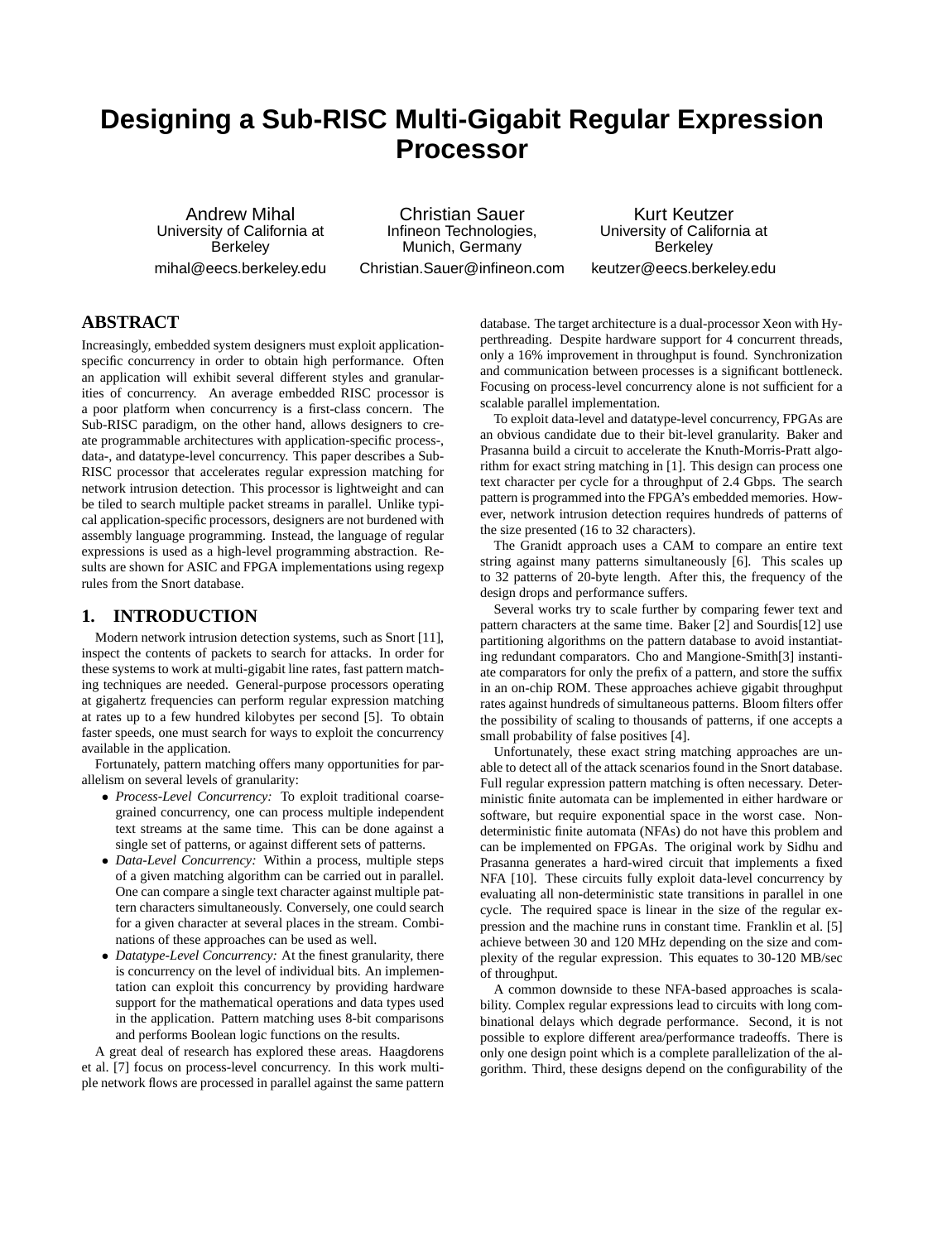

**Figure 1: Spectrum of ASIP Architectures**

FPGA to be able to change the search patterns. One must synthesize, place and route the design to change the search patterns, and the generality of the FPGA comes at the cost of large silicon area, high power requirements, and low operating frequencies.

In this paper, we propose a new architecture for pattern matching that combines the best features and avoids the shortcomings of these previous works. We apply the Sub-RISC paradigm [9] to create a low-cost, software-programmable processing element (PE) for full regular expression pattern matching. The key to this approach is to support the application's process-level, data-level, and datatype-level concurrency in hardware.

Our NFA PE executes arbitrary non-deterministic finite automata with only a 1-bit wide datapath and 3 function units. With software programmability, we do not depend on FPGA reconfiguration to change the search patterns. Therefore we can realize our architecture as an ASIC for higher throughput and lower cost. Unlike the synthesis approaches, more complex regular expressions correspond to longer programs, not larger circuits. The fixed datapath gives predictable performance in all cases. The PE can also be tiled to make a multiprocessor array for true scalability.

Typical multiprocessors built out of application-specific instruction set processors (ASIPs) are notoriously difficult to program. We show how a NFA PE multiprocessor can be programmed using regular expressions as a high-level programming abstraction to make scalable performance achievable in practice.

In the next section, we describe how the Sub-RISC approach enables matching an application's concurrency requirements at low cost. Section 3 outlines the programming methodology, and the NFA PE architecture is designed in Section 4. Finally, performance results for a Xilinx FPGA-based implementation and an ASIC implementation are given in Section 5.

### **2. SUB-RISC PROCESSORS**

Sub-RISC processors are a class of ASIP. The Sub-RISC design space covers architectures that are programmable, but for which C compilation is not necessary. This space is shown in Figure 1. Software programmability requires control logic that is difficult to specify using conventional RTL hardware description languages. Designers must manually ensure consistency between an instruction set specification and an architectural implementation. Architecture Description Languages (ADLs) provide the right abstractions for solving this problem, but current ADLs focus on RISC-like architectures that run C programs.

The NFA PE does not need to run general C programs, it only needs to execute NFAs. The Sub-RISC approach allows us to design an architecture that breaks the traditional RISC architectural design patterns for the datapath and the control logic, yielding a PE that is a better match for the application's requirements.

It is important to target all three levels of concurrency in the application: process-, data-, and datatype-level. For process-level



**Figure 2: TIPI Control Abstraction**

concurrency, we can create custom control logic that is different from a RISC processor's fetch, decode, and jump logic. The NFA PE evaluates NFA state transitions for streaming character data. It must compute the same set of next state equations for each character. This can be done with a finite-length program that is free of jumps. A Sub-RISC processor can have specialized control logic to match this usage scenario.

To support data-level concurrency, we can create a tiled multiprocessor architecture that can do several character comparisons and evaluate multiple next state transitions in parallel. To match the application's datatype-level concurrency, we can leave out the traditional RISC 32-bit ALU and register file and instead focus on character-wide comparators and bit-wide Boolean logic functional units. These customizations will provide higher performance at a lower cost than a typical RISC processor.

#### **2.1 Designing Sub-RISC Processors**

The Sub-RISC design space is targeted by the TIPI architecture description language and framework [13]. TIPI stands for Tiny Instruction Processors and Interconnect. With this toolset, architects model datapaths structurally. Components such as register files, multiplexors, pipeline registers, arithmetic and logical function units are assembled into novel datapaths that match the application's concurrency requirements.

The atomic state-to-state behaviors the datapath can perform are automatically extracted as a set of *operations* [14]. Operations are a generalization of RISC instructions that describe the programmability of the datapath.

The control abstraction for a TIPI processor is shown in Figure 2. TIPI datapaths are horizontally-microcoded, statically-scheduled machines. A PE idles until it receives a *signal-with-data* message from an external source. The *signal* component of this message is a pointer to a sequence of microcode stored in a program memory. The *data* component contains operands that are made available on the datapath's input ports. A message causes the PE to execute a finite sequence of instructions, after which it returns to the idle state. The program may produce values on output ports which are treated as new signal-with-data messages. These can be sent to another PE in a multiprocessor using an on-chip network, thus continuing the chain of execution.

This control abstraction is a building block for constructing hardware for application-specific process-level concurrency. For network intrusion detection a streaming model is desired. A signalwith-data message will contain a text character and a pointer to a program that computes one state transition of an NFA. These messages will stream into the PE, and the output will be the desired stream of match bits.

TIPI includes code generation algorithms to convert structural datapath models to synthesizable HDL implementations and fast simulators [15]. Architects are not required to write HDL code by hand or specify complex control logic. This enables rapid design space exploration.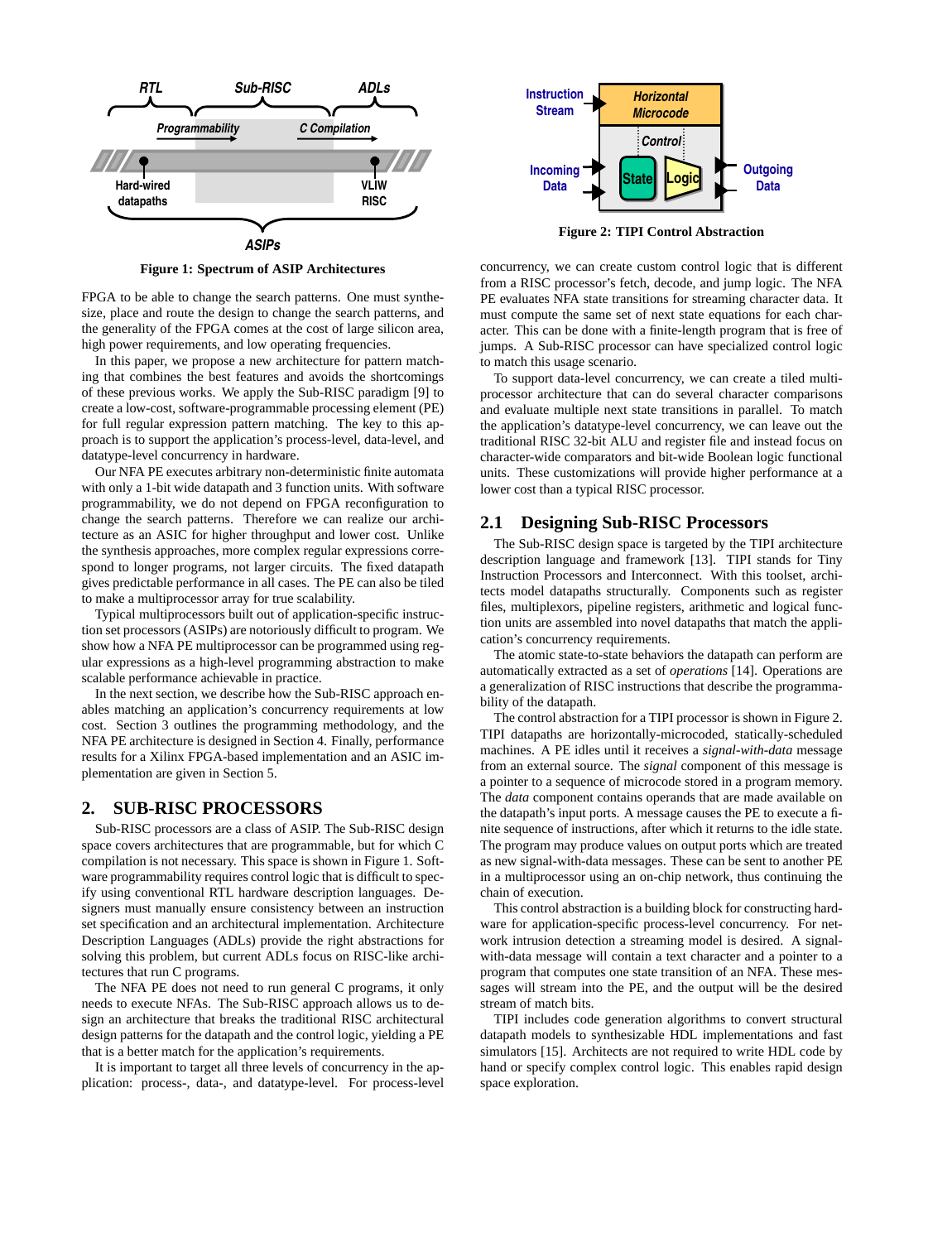

**Figure 3: Cairn Y-chart Design Flow**

#### **2.2 Deploying Sub-RISC Processors**

A common problem with ASIPs is that application experts cannot figure out how to program them. Application domain experts have in mind a concurrent application, but are faced with writing C or assembly language code for individual PEs in a multiprocessor. Here there is a *concurrency implementation gap*. It is difficult and error-prone to translate the application's concurrency into a lowlevel programming abstraction.

To avoid this problem, the NFA PE is designed to consider deployment as a primary concern. The Cairn methodology provides a discipline for programming Sub-RISC multiprocessors [9]. An outline of this approach is shown in Figure 3.

A core requirement of Cairn is that programmers must use proper abstractions for expressing application concurrency. Traditional languages like C lack the ability to specify process-, data-, and datatype-level concurrency. Inspired by systems such as Ptolemy II, Cairn uses *models of computation* as a basis for application abstractions [8]. Models of computation make it easy for domain experts to make a precise specification of an application's requirements. *Model transforms* are used to replace the abstractions provided by models of computation with concrete implementation details.

For the NFA PE, we will use the language of regular expressions itself as a programming abstraction. A model transform converts a regular expression into a functional model of an NFA that contains explicit concurrency. This NFA model is then assigned to an NFA PE in a multiprocessor in an explicit mapping step. The model is then compiled into an executable program for the PE that computes NFA state transitions in response to signal-with-data messages.

These processes are detailed in the following sections. We start with the transformation of a regular expression into an NFA. Once a formal model of the application is in place, we can then design an architecture that is a good match for the application domain.

#### **3. PROGRAMMING ABSTRACTION**

We employ the method of Sidhu and Prasanna as a model transform to convert a regular expression into a NFA [10]. Instead of treating the result as a FPGA circuit, we use it as a bit-level functional model of an NFA.

The first step is to create a parse tree for the regular expression. The leaves in this tree are characters and the nodes are metacharacters. Each leaf and node has a corresponding circuit block. An edge in the tree is a 1-bit bidirectional link between circuit blocks.

Figure 4 shows a simple example for the regular expression a+b∗. The circuit is akin to a one-hot encoded state machine with one state bit for each leaf in the regular expression. Non-determinism is emulated by allowing multiple bits to be hot at the same time.



**Figure 4: Bit-Level NFA Model for a+b**∗



**Figure 5: Additional Counting Metacharacters**

This bit-level model is an ideal formulation for the Cairn deployment methodology because all of the concurrency in the NFA is explicit. The logic gates and bit-vector wires express datatypelevel concurrency. The next state logic can also be interpreted as a dataflow graph that describes data-level concurrency. Process-level concurrency is contained in the sequential behavior of the circuit. In each iteration, the NFA consumes one character from the incoming text stream and computes the circuit's outputs and next state values. The NFA PE will do these same computations with a finitelength program that is free of jumps. One execution of the program corresponds to one iteration of the NFA.

We extend the original work by defining additional metacharacters as shown in Figure 5. Curly braces add additional state to the NFA in the form of counters that record how many times a subexpression matches. If the counter input is true, the subexpression matches in the current cycle and the counter is incremented. The match is propagated up the tree if the count falls within the given range. If the counter input is false, the number of consecutive matches seen is reset to zero.

Additional metacharacters are special cases of the metacharacters in the figure. The  $\{N\}$  metacharacter (match a subexpression exactly N times) is  $\{N, M\}$  with N equal to M. Likewise,  $\{N, \}$ (match N or more times) uses  $\{N, M\}$  with M equal to infinity. The ? metacharacter (match 0 or 1 times) uses  $\{0, M\}$  with M equal to 1.

If one writes out the next state equations and output equations for a Sidhu and Prasanna NFA by hand, a simple pattern emerges. All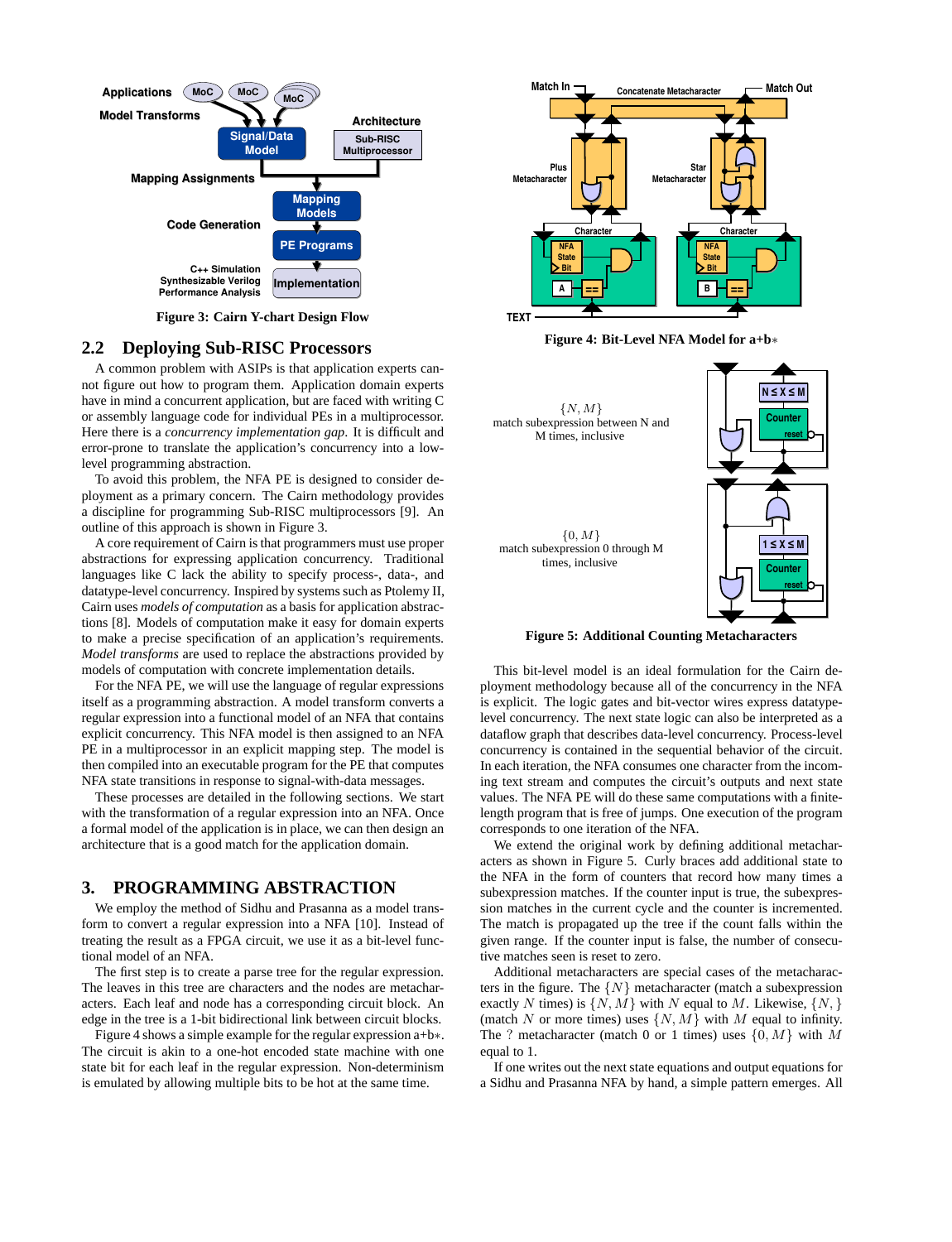

**Figure 6: Next State Equation BNF**



**Figure 7: Preliminary NFA PE Architecture**

of the signal values in the circuit can be calculated by recursively applying a small set of functions. This can be easily described by the BNF syntax shown in Figure 6. NFA outputs and next state variables are both exprs. An expr can be a constant (0 or 1) or a current state bit. It can also be the result of the conditional comparison function found in the leaves of the Sidhu and Prasanna tree.

There are two ways to build an expr recursively. One is to take the Boolean or of two exprs: an operation found in many metacharacters. The other is to apply the count and range functions found in the curly-brace metacharacters to an expr.

These are the only operations necessary to match a regular expression. We use this knowledge in the next section to guide the design of the NFA PE architecture.

#### **4. NFA PE ARCHITECTURE**

A primary goal of the TIPI framework is to enable efficient architectural design space exploration. To demonstrate the utility of this approach we present the evolution of the NFA PE architecture.

The initial version of the NFA PE is shown in Figure 7. This is a simple one-bit wide datapath that contains exactly the function units found in Figure 6. There are two register files. The main onebit wide RF stores NFA state bits and intermediate computations. The counter RF stores state for curly-brace metacharacters.

It may seem that this figure is a simplification, but it is in fact a complete TIPI architectural specification. Unlike other frameworks, TIPI allows architects to leave many aspects of the control logic unspecified. In this diagram there are no read address, write address, or write enable signals on the register files. The 4-to-1 multiplexor has no select signal. The comparators are missing inputs for the N, M, and A values. In TIPI, these signals are implicitly connected to a horizontal microcode control unit. The operation extraction algorithm discovers the settings that have valid meaning and can be used by statically scheduled software.

There are five valid operations for this datapath. The first is simply the *nop* operation where the machine idles for a cycle. There is an operation that performs a Boolean OR, one that does the countand-range function, one for the conditional compare function, and one that writes an immediate constant into the register file.

This datapath is also parameterized as follows:

• *Register File Depth*: This controls how many NFA state bits the PE can store. With a deeper register file, the PE can execute more complex regular expressions. In this paper we are using a depth of 256. This is large enough for the most complex regular expression in the Snort database.

- *Counter RF Depth*: Each curly-brace metacharacter in a regular expression requires its own counter. One Snort rule requires 17 counters, the rest use 14 or fewer. PEs with 16 and 32 counters will be mentioned in the results section.
- *Counter RF Width*: This determines the maximum values of N and M in a curly-brace metacharacter. The NFA PE datapath uses type-polymorphic TIPI actors to automatically match this parameter. The largest value found in the Snort rules is 1075, so the counters are 11 bits wide.
- *Character Width*: Normal ASCII characters are 8 bits wide, but here we use 9 bits to allow for ample out-of-band characters (e.g. the \$ which matches the end of a stream).
- *Program Memory Depth*: This is the maximum length of the program the PE can run to execute an NFA. We choose a value of 512 for implementation on a Xilinx FPGA, as this is the shallowest BRAM configuration. For ASIC designs, we use a 256-entry program memory.

This datapath architecture is a way to time-multiplex the logic found in an NFA circuit. It can execute any regular expression up to the complexity bounded by the architectural parameters. The more complex the expression, the more datapath clock cycles it takes to evaluate each NFA iteration.

#### **4.1 Design Space Exploration**

This first attempt at a PE does a good job at matching the application's datatype-level concurrency. The datapath is only one bit wide and contains exactly the required function units and nothing more. Architects can use the TIPI simulator generator to experiment with this design and measure its performance on various regular expressions. A hardware description can be generated and synthesized to look for hardware-level issues. These experiments reveal some shortcomings that can be easily addressed by making structural changes to the datapath using the TIPI framework.

First, the datapath can benefit from pipelining. TIPI allows users to create irregular pipelines by adding pipeline registers wherever they are necessary. This is an important freedom because Sub-RISC designs often defy the traditional 5-stage RISC architectural design pattern. We added synchronous read ports to the register files, and added a pipeline stage to the inputs of the 4-to-1 mux. The combinational paths through the count-and-range function unit and the text comparator are also broken by pipeline registers.

Second, the immediate field that writes a constant into the register file can be removed entirely by exploiting special cases of the count-and-range function unit. A zero is obtained by executing the count-and-range operation with  $N = \infty$  and  $M = 0$ . These values are reversed to obtain a one. The write enable for the counter RF is disabled in these cases to avoid disrupting counter state.

Third, performance can be improved by adding support for the set comparisons found in regular expressions (the [ ] grouping operator). In the current datapath this must be expanded using the | metacharacter, e.g.  $[a-c] = (a|b|c)$ . This costs cycles and uses extra entries in the NFA state register file. To solve this we replace the equality text comparator  $(t = A)$  with a range comparator  $(A \leq t \leq B)$ . To support the  $\lceil \cdot \rceil$  syntax, an XOR gate with one input driven from an immediate field in the microcode enables negating the result of a comparison.

For  $\lceil$  ] leaves with multiple items (e.g.  $[0-9a-f]$ ), we replace the AND gate and the OR gate in the original datapath with logic elements that can perform either Boolean operation. The expression [0–9a–f] becomes  $State \wedge ((0 \leq t \leq 9) \vee (a \leq t \leq f))$ . Similarly, [<sup> $\big[0-9a-f\big]$ </sup> is  $State \wedge \neg (0 \leq t \leq 9) \wedge \neg (a \leq t \leq f).$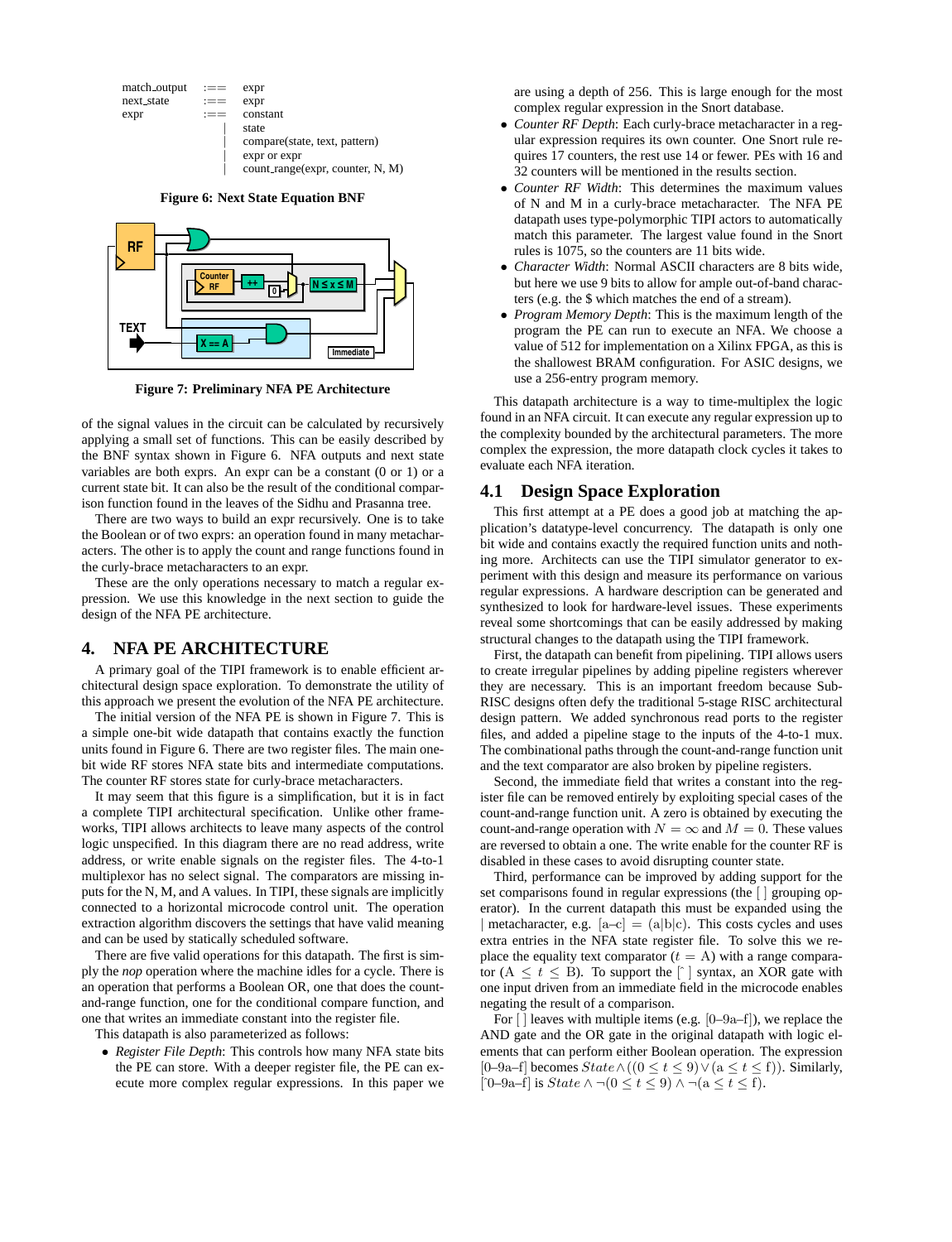

**Figure 8: Final NFA PE Architecture**

The special characters  $\dagger$  (match any digit),  $\s$  (match any whitespace character), and  $\wedge w$  (match word characters) appear frequently in Snort regular expressions. To speed up these matches, additional hard-wired comparators are added to the text comparison function unit. These are done in parallel with the range comparison and are conditionally included in the result of the compare operation.

Lastly, four pairs of single-bit input and output ports are included for communicating with neighboring NFA PEs in a tiled multiprocessor. These links can be used to communicate match bits off chip. They can also be used to enable mapping a single complex regular expression across multiple NFA PEs to speed up execution.

Figure 8 shows the final architecture. Architects do not have to modify HDL code, update an ISA specification, or verify consistency between an ISA and the datapath implementation to make these changes. Only the structural model needs to be changed. The operation extraction algorithm identifies the changes and propagates this information to the software deployment tool chain automatically. This is an important benefit of the TIPI approach.

#### **5. IMPLEMENTATION RESULTS**

To evaluate the performance of our Sub-RISC design, we synthesize TIPI's Verilog output for a Xilinx FPGA and for an Infineon ASIC flow. We program the datapath with regular expressions extracted from the Snort rule database.

#### **5.1 Software Performance**

The Snort rules contain 385 unique regular expressions. Cairn provides an automated flow for converting these regular expressions into executable code. First, the model transform described in Section 3 is applied to generate NFA models. A code generation tool takes these models and a netlist of the NFA PE architecture as inputs. For each NFA, a combination of symbolic simulation and Boolean satisfiability is used to find an optimal schedule of TIPI operations that calculate the NFA functions. An architectureindependent code generation approach is used because TIPI datapaths change frequently during design space exploration. Designers cannot afford to rewrite a compiler for each experiment.

The number of processor cycles it takes to perform one iteration of an NFA can be approximated by adding up the cost of each regular expression component, as given in Table 1. Over all 385 regular expressions, there are 7,599 single character,  $\dagger d$ ,  $\s$ , and  $\wedge w$  comparisons. The [ ] metacharacters require an additional 2,354 comparisons. The range comparator  $(A \le t \le B)$  proves its worth: if all ranges were expanded to single character comparisons, 14,010 comparisons would be required instead.

The total cost of all 385 regular expressions is 14,058 PE cycles.

| Regexp Component                                                     | Cycle Cost |
|----------------------------------------------------------------------|------------|
| Single character or $\backslash d$ , $\backslash s$ , $\backslash w$ |            |
| with N characters or ranges $(N > 1)$                                | $N+1$      |
| $\lceil \cdot \rceil$ with N characters or ranges                    |            |
| $\vert, +, *$ metacharacters                                         |            |
| $\{\}$ metacharacter                                                 |            |
| ? metacharacter                                                      |            |
| Concatenate metacharacter                                            |            |

**Table 1: NFA PE Cycle Counts**

The PE spends 70% of its time doing comparisons and 30% of its time evaluating metacharacters. The most complex regular expression found in Snort requires 246 cycles, while the majority take under 40 cycles. Figure 9 shows a histogram of the distribution.



**Figure 9: Histogram of Snort Regexp Cycle Counts**

In the next sections we construct NFA PE implementations with 256-deep instruction memories. This is large enough for the most complex regular expression. To match all 385 regular expressions in parallel, we build a multiprocessor of 55 PEs and distribute the NFAs across them. Every 256 cycles, the multiprocessor updates all NFAs and consumes one text character.

#### **5.2 FPGA Implementation**

Two different Xilinx XC2VP50-5 designs are considered, one with a 16-entry and one with a 32-entry counter register file. Embedded BRAMs are used for the instruction memories. These are configured with the minimum allowed depth of 512 words even though only 256 words are addressed.

| Architecture     | <i>Slices</i> |  | <b>BRAMs</b>   Clock Rate |  |  |  |
|------------------|---------------|--|---------------------------|--|--|--|
| 16 Counters      | 142           |  | 185 MHz                   |  |  |  |
| 32 Counters      | 152           |  | 185 MHz                   |  |  |  |
| . <del>. .</del> |               |  |                           |  |  |  |

**Table 2: FPGA Implementation Results**

A multiprocessor with 55 PEs consumes 7,810 slices and 165 BRAMs. At 185 MHz, this machine matches one character against 385 regular expressions every 256 cycles for a throughput of 722 KB/sec.

#### **5.3 ASIC Implementation**

Both NFA PE variants were synthesized with Synopsys Design Compiler for one of Infineon's 90 nm technologies. For the large instruction memory, a macro was generated. The other memories were synthesized.

We obtain a clock frequency of 980 MHz for typical operating conditions, as shown in Table 3. The critical path depends on external I/O. Since this PE is insensitive to I/O latency and the most critical internal path is 1.042 GHz (Typ/IO) the speed could improve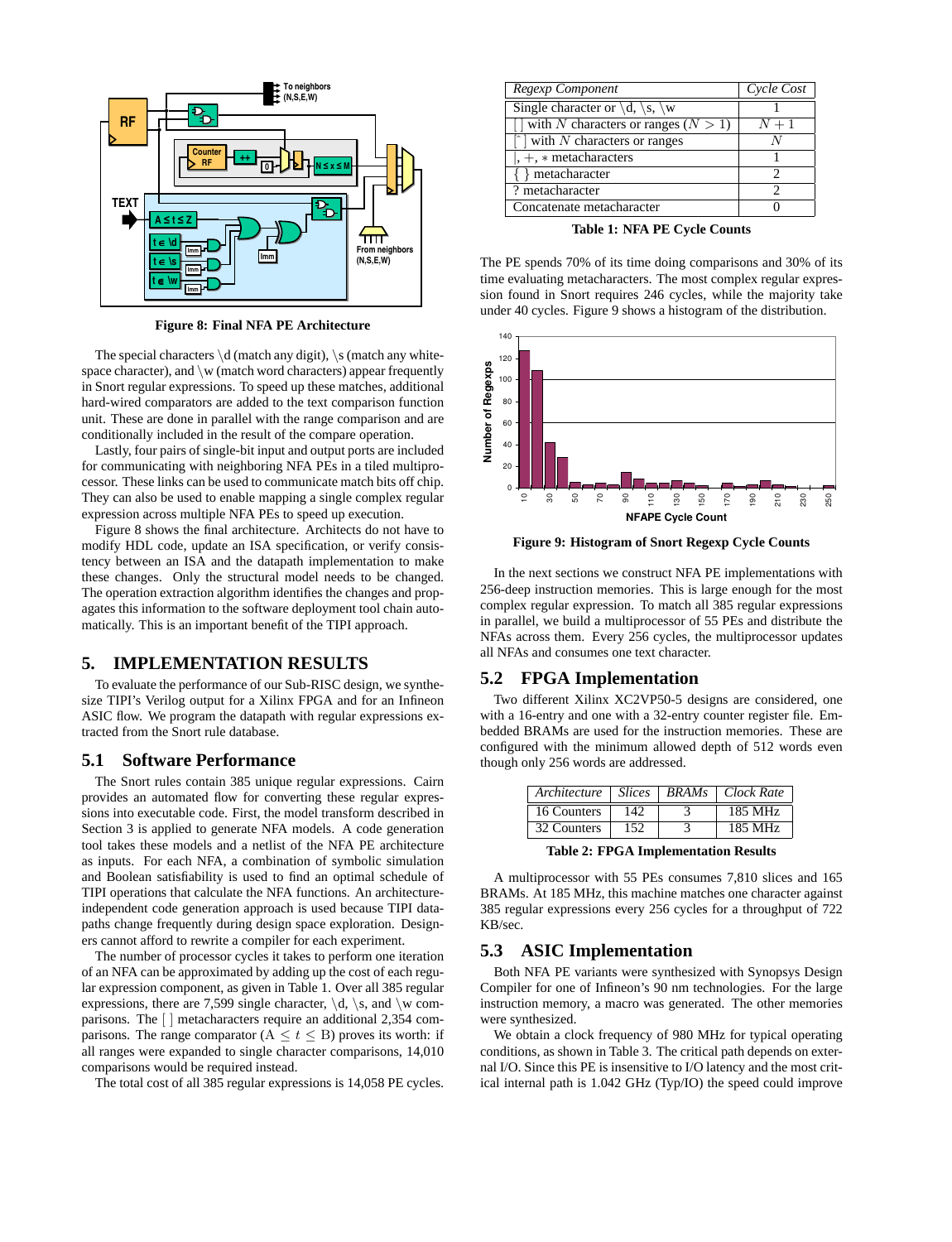|              |                                | <i>Frequency</i> (MHz) |         |         |
|--------------|--------------------------------|------------------------|---------|---------|
| Architecture | <i>Area</i> (mm <sup>2</sup> ) | Typ                    | Tv p/IO | Best/IO |
| 16 Counters  | 0.143                          | 980                    | 1042    | 1299    |
| 32 Counters  | 0.155                          | 980                    | 1053    | 1299    |

**Table 3: ASIC Implementation Results**

by up to 6% with I/O pipelining. For best operating conditions, the same design can run at 1.3 GHz (Best/IO).

The 55 PE multiprocessor will consume  $7.8 \text{mm}^2$  and achieves throughputs of 3.9 MB/s at 1 GHz and 5.0 MB/s at 1.3 GHz.

The instruction memory dominates the area of these designs at approximately 75% of the given values. Since these PEs execute branch-free programs, random access to the instruction memory is not required. Instruction compression will be a topic of future work. Another option is to allow multiple copies of the datapath to share the same instruction memory while working on independent packet streams. This is similar to a SIMD architecture. A 16-wide PE can provide  $16\times$  more throughput for only  $6\times$  more area.

#### **5.4 Performance Comparison**

We compare against the work of Franklin, Carver and Hutchings [5] where a complete NFA circuit is implemented on an FPGA. This approach is a completely unrolled design whereas the NFA PE is a completely time-multiplexed design. The authors use 8-bit equality comparisons, so [ ] expressions with ranges are more expensive to implement. For all 385 regular expressions, a total of 20,742 single character comparisons are required. Also, the curlybrace { } metacharacter is not considered.

For an NFA of this size approximately 1.25 slices/character are required for a total of 25,000 slices. This is slightly larger than the XC2VP50 used in this paper. Snort regular expressions do not feature deeply nested metacharacters, so the combinational delay is kept under control. Extrapolating from the published results, a frequency of 50 MHz should be attainable. This machine consumes one character every clock for a throughput of 50 MB/sec.

A multiprocessor ASIC constructed of 16-wide NFA PEs is capable of 80 MB/sec in under 50 mm<sup>2</sup>. This savings in area over the FPGA is only one of the benefits of the Sub-RISC approach. First, the speed and area of this design are not dependent on the complexity of the regular expressions. The datapath offers predictable performance in all cases. Second, the fine granularity of the NFA PE makes it possible to target more points in the area/performance design space. The smallest FPGA design requires 25,000 slices and additional throughput comes in increments of this area cost. NFA PEs can be added one at a time for consistent improvements in throughput.

In a network intrusion deployment scenario, the NFA PE multiprocessor will be used alongside a processor that matches packet header fields against Snort rules. In most cases, header processing will determine that a packet stream only needs to be compared against a subset of the 385 regular expressions. To achieve a throughput of 125 MB/sec (for gigabit Ethernet line rate), a single NFA PE at 1.3 GHz can afford to spend 10 cycles per character. If the packet stream can be broken into 16 distinct flows, a single 16-wide SIMD-style PE can spend 160 cycles per character. This is sufficient to process at least four average-size regular expressions (under 40 cycles each as shown in Figure 9). In a multiprocessor, most of the NFA PEs can be configured for the most common regular expressions. With tens of PEs it is therefore possible to achieve multi-gigabit line rates.

### **6. CONCLUSION**

Like most embedded applications, network intrusion detection exhibits multiple flavors of concurrency on several levels of granularity. Designers must exploit this concurrency to obtain highperformance implementations. The Sub-RISC paradigm provides a unique way to accomplish this. Architects can build small, lightweight datapaths that match the application's process-, data-, and datatype-level concurrency. Unlike other application-specific processors, programmers are not forced to write complex assembly code. Strong application abstractions make it easy for domain experts to describe parallel applications. Our results show that by starting with a precise model of a concurrent application, and by providing hardware support for the application's concurrency requirements, one can achieve excellent performance at low cost.

#### **7. REFERENCES**

- [1] Z. Baker and V. Prasanna. Time and area efficient pattern matching on FPGAs. In *ACM/SIGDA Intl. Symp. on Field Programmable Gate Arrays*, pages 223–232, Feb. 2004.
- [2] Z. K. Baker and V. K. Prasanna. A methodology for synthesis of efficient intrusion detection systems on FPGAs. In *IEEE Symposium on Field-Programmable Custom Computing Machines (FCCM)*, pages 135–144, Apr. 2004.
- [3] Y. H. Cho and W. H. Mangione-Smith. Deep packet filter with dedicated logic and read only memories. In *IEEE Symposium on Field-Programmable Custom Computing Machines (FCCM)*, pages 125–134, Apr. 2004.
- [4] S. Dharmapurikar, P. Krishnamurthy, T. Sproull, and J. Lockwood. Deep packet inspection using parallel Bloom filters. *IEEE Micro*, 24(1):52–61, 2004.
- [5] R. Franklin, D. Carver, and B. L. Hutchings. Assisting network intrusion detection with reconfigurable hardware. In *IEEE Symposium on Field-Programmable Custom Computing Machines (FCCM)*, pages 111–120, Apr. 2002.
- [6] M. Gokhale, D. Dubois, A. Dubois, M. Boorman, S. Poole, and V. Hogsett. Granidt: Towards gigabit rate network intrusion detection technology. In *International Conference on Field Programmable Logic and Applications (FPL)*, pages 404–413, London, UK, 2002. Springer-Verlag.
- [7] B. Haagdorens, T. Vermeiren, and M. Goossens. Improving the performance of signature-based network intrusion detection sensors by multi-threading. In *Intl. Workshop on Information Security Applications*, page 188, Aug. 2004.
- [8] E. Lee. Embedded software. In M. Zelkowitz, editor, *Advances in Computers*, volume 56, pages 56–99. Academic Press, 2002.
- [9] A. Mihal, S. Weber, and K. Keutzer. Sub-RISC processors. In P. Ienne and R. Leupers, editors, *Customizable Embedded Processors: Design Technologies and Applications*, chapter 13. Elsevier, 2006.
- [10] R. Sidhu and V. K. Prasanna. Fast regular expression matching using FPGAs. In *IEEE Symposium on Field-Programmable Custom Computing Machines (FCCM)*, pages 227–238, Apr. 2001.
- [11] Snort the de facto standard for intrusion detection/prevention. http://snort.org.
- [12] I. Sourdis and D. Pnevmatikatos. Pre-decoded CAMs for efficient and high-speed NIDS pattern matching. In *IEEE Symposium on Field-Programmable Custom Computing Machines (FCCM)*, pages 258–267, Apr. 2004.
- [13] S. Weber. TIPI: Tiny instruction processors and interconnect. 2005.